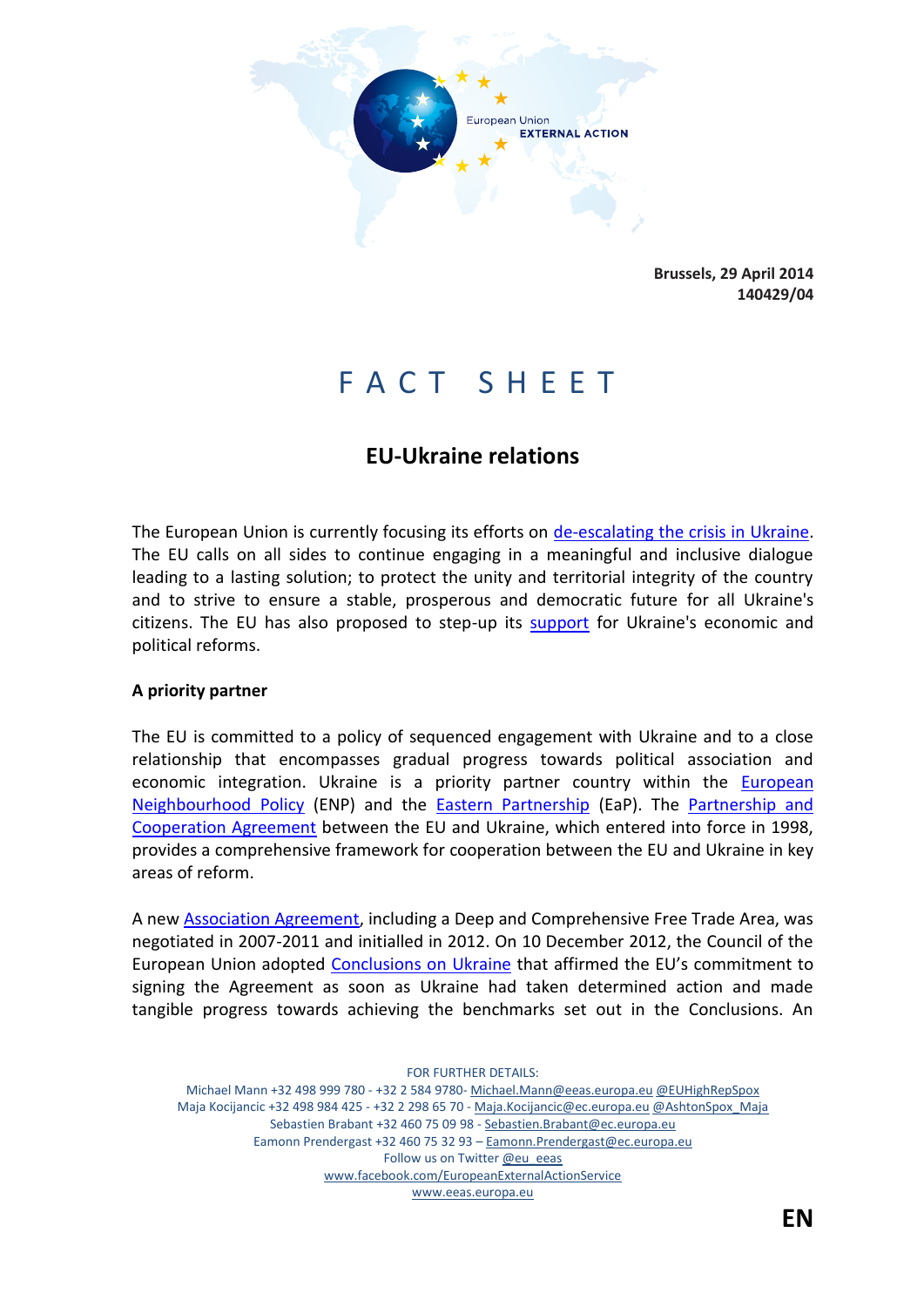updated version of the [EU-Ukraine Association Agenda](http://www.eeas.europa.eu/ukraine/docs/eu_ukr_ass_agenda_24jun2013.pdf) was also endorsed by the EU-Ukraine Cooperation Council on 24 June 2013<sup>1</sup>.

On 21 November 2013, the Cabinet of Ministers of Ukraine took a decision to suspend preparations to sign the Association Agreement at the [Eastern Partnership Summit in](http://eeas.europa.eu/statements/docs/2013/131129_05_en.pdf)  [Vilnius.](http://eeas.europa.eu/statements/docs/2013/131129_05_en.pdf) The EU has taken note of the unprecedented public support in Ukraine for political association and economic integration with the EU.

On 21 March 2014 the EU and Ukraine [signed the political provisions of the Association](http://www.consilium.europa.eu/uedocs/cms_Data/docs/pressdata/en/ec/141733.pdf)  [Agreement,](http://www.consilium.europa.eu/uedocs/cms_Data/docs/pressdata/en/ec/141733.pdf) underlining its [committment](http://www.consilium.europa.eu/uedocs/cms_data/docs/pressdata/EN/foraff/141601.pdf) to proceed to the signature and conclusion of the remaining parts of the Agreement, which together with the political provisions constitute a single instrument. These steps confirm Ukraine's free and sovereign decision to pursue Ukraine's political association and economic integration with the European Union.

# **Recent events**

**.** 

The EU has been following the political situation in Ukraine closely and has been deeply engaged in seeking a solution to the crisis that developed after months of peaceful protest on the central 'Maidan' in Kyiv following the government's announcement regarding the Association Agreement.

Catherine Ashton, High Representative of the Union for Foreign Affairs and Security Policy/Vice-President of the Commission, and Commissioner for Enlargement and Neighbourhood Policy Štefan Füle have [visited Kyiv on multiple occasions](http://www.eeas.europa.eu/statements/docs/2014/140225_01_en.pdf) since the outbreak of the protests, as have Foreign Ministers from numerous EU Member States and Members of European Parliament in a near-constant demonstration of this engagement. In meetings with the authorities, opposition leaders and representatives of civil society, the EU's efforts have been focused on facilitating dialogue and assisting efforts to stabilise the political situation.

The Council of the European Union in its Foreign Affairs formation (convened and chaired by HR/VP Ashton) adopted [Conclusions](http://www.consilium.europa.eu/uedocs/cms_data/docs/pressdata/EN/foraff/140960.pdf) on 10 February 2014 underlining its concern notably over reported abuses of human rights and cases of violence, intimidation and missing persons, expressing its readiness to react quickly to any deterioration on the ground.

HR/VP Ashton convened an extraordinary session of the Foreign Affairs Council on 20 February 2014, where in light of the deteriorating situation, the EU decided notably to introduce targeted sanctions and Ministers agreed to suspend export licences on equipment which might be used for internal repression. Expressing deep dismay at the deteriorating session and condemning in the strongest terms all use of violence, the EU urged all sides to engage, without further delay, in a meaningful dialogue, to fulfil the legitimate democratic aspirations of the Ukrainian people (see [Conclusions\)](http://www.consilium.europa.eu/uedocs/cms_data/docs/pressdata/EN/foraff/141110.pdf).

 $1$  Originally adopted in 2009 and [updated in 2011,](http://www.eeas.europa.eu/ukraine/docs/2010_eu_ukraine_association_agenda_en.pdf) the Agenda replaced the former [Action Plan](http://ec.europa.eu/world/enp/pdf/action_plans/ukraine_enp_ap_final_en.pdf) preparing for and facilitating the entry into force of the Association Agreement.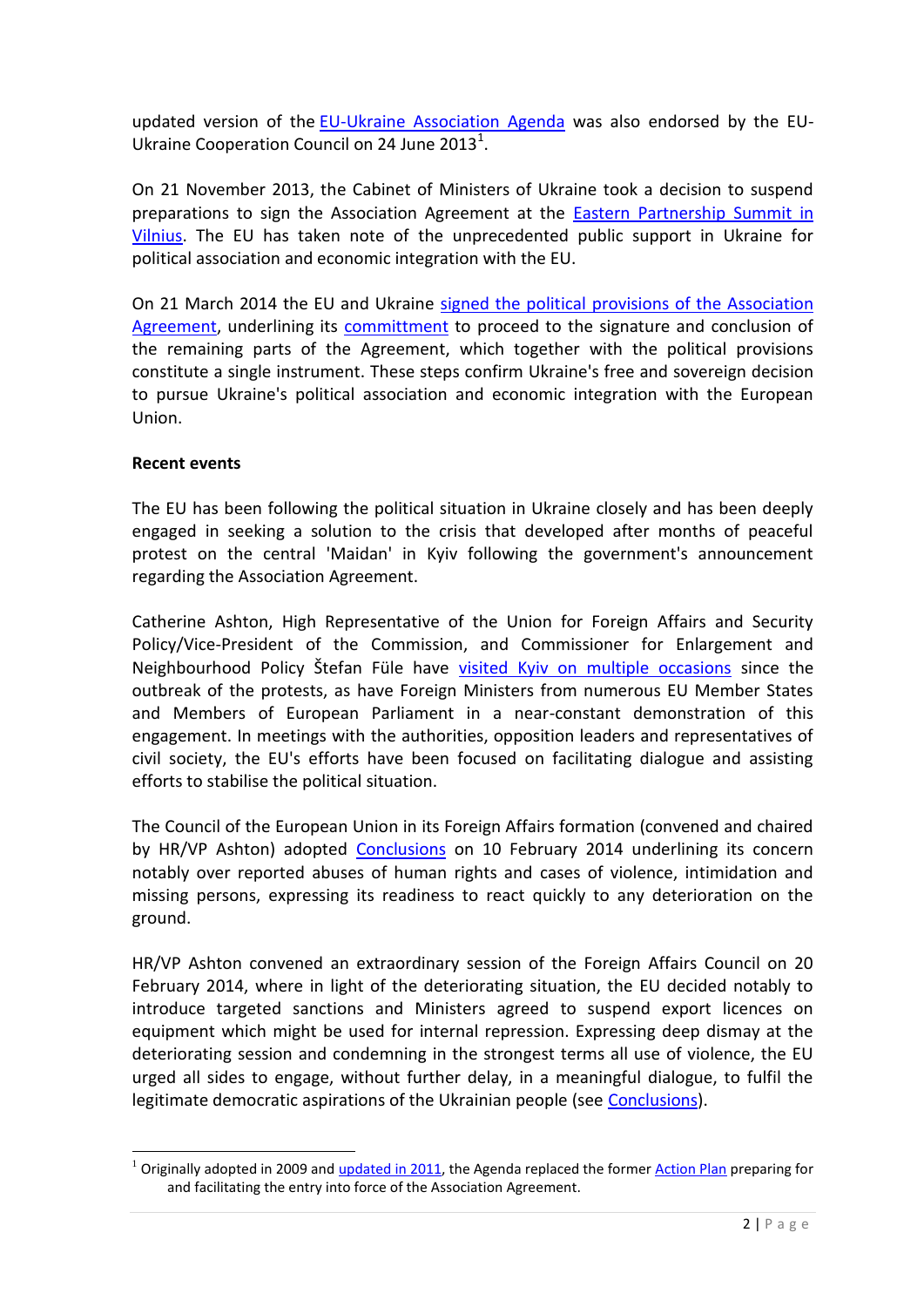A second extraordinary meeting of the Council on 3 March 2014 [condemned](http://www.consilium.europa.eu/uedocs/cms_data/docs/pressdata/EN/foraff/141291.pdf) the clear violation of Ukrainian sovereignty and territorial integrity by acts of aggression by the Russian armed forces as well as the authorisation given by the Federation Council of Russia on 1 March for the use of the armed forces on the territory of Ukraine. The EU called on Russia to immediately withdraw its armed forces to the areas of their permanent stationing, in accordance with the Agreement on the Status and Conditions of the Black Sea Fleet stationing on the territory of Ukraine of 1997. The EU also commended the measured response demonstrated by Ukraine.

The Council on 5 March adopted EU sanctions focused on the freezing and recovery of [misappropriated Ukrainian state funds,](http://www.consilium.europa.eu/uedocs/cms_Data/docs/pressdata/EN/foraff/141324.pdf) targeting 18 persons identified as responsible for such misappropriation and whose assets within the European Union have been frozen<sup>2</sup>. The sanctions also contain provisions facilitating the recovery of the frozen funds, once certain conditions are met.

In a [statement of the Heads of State or Government](http://www.consilium.europa.eu/uedocs/cms_Data/docs/pressdata/en/ec/141372.pdf) following an extraordinary meeting on 6 March, the EU underlined that a solution to the crisis must be found through negotiations between the Governments of Ukraine and the Russian Federation, including through potential multilateral mechanisms. Having first suspended bilateral talks with the Russian Federation on visa matters and discussions on the New (EU-Russia) Agreement as well as preparations for participation in the G8 Summit in Sochi, the EU also set out a second stage of further measures in the absence of de-escalatory steps and additional far-reaching consequences for EU-Russia relations in case of further destabilisation of the situation in Ukraine.

In the absence of de-escalatory steps by the Russian Federation, the EU on 17 March [adopted restrictive measures](http://www.consilium.europa.eu/uedocs/cms_data/docs/pressdata/EN/foraff/141603.pdf) against persons responsible for actions which undermine or threaten the territorial integrity, sovereignty and independence of Ukraine as well as persons and entities associated with them. In this regard, 21 persons were identified and targeted with a travel ban and a freeze of their assets within the EU. On 21 March the EU [strengthened its sanctions i](http://www.consilium.europa.eu/uedocs/cms_Data/docs/pressdata/EN/foraff/141741.pdf)n this regard with additional measures against a further 12 individuals. The EU also strongly [condemned](http://www.consilium.europa.eu/uedocs/cms_data/docs/pressdata/EN/foraff/141603.pdf) the holding of an *illegal "referendum" in* [Crimea](http://www.consilium.europa.eu/uedocs/cms_Data/docs/pressdata/en/ec/141566.pdf) on joining the Russian Federation, in clear breach of the Ukrainian Constitution. The EU does not recognise the illegal "referendum" or its outcome. HR/VP Ashton [said:](http://www.eeas.europa.eu/statements/docs/2014/140317_04_en.pdf) *"We want to underline very clearly that there is still time to avoid a negative spiral and to reverse current developments."*

The [European Council](http://www.consilium.europa.eu/uedocs/cms_Data/docs/pressdata/en/ec/141707.pdf) of 20 March 2014 strongly condemned the illegal annexation of Crimea and Sevastopol to the Russian Federation, asking the Commission to evaluate the legal consequences of this action and to propose economic, trade and financial restrictions regarding Crimea for rapid implementation. EU leaders also recalled that any further steps by Russia to destabilise the situation in Ukraine would lead to additional and far reaching consequences for relations in a broad range of economic areas.

**.** 

 $2$  List of individuals targeted extended on 14 April 2014, see link below.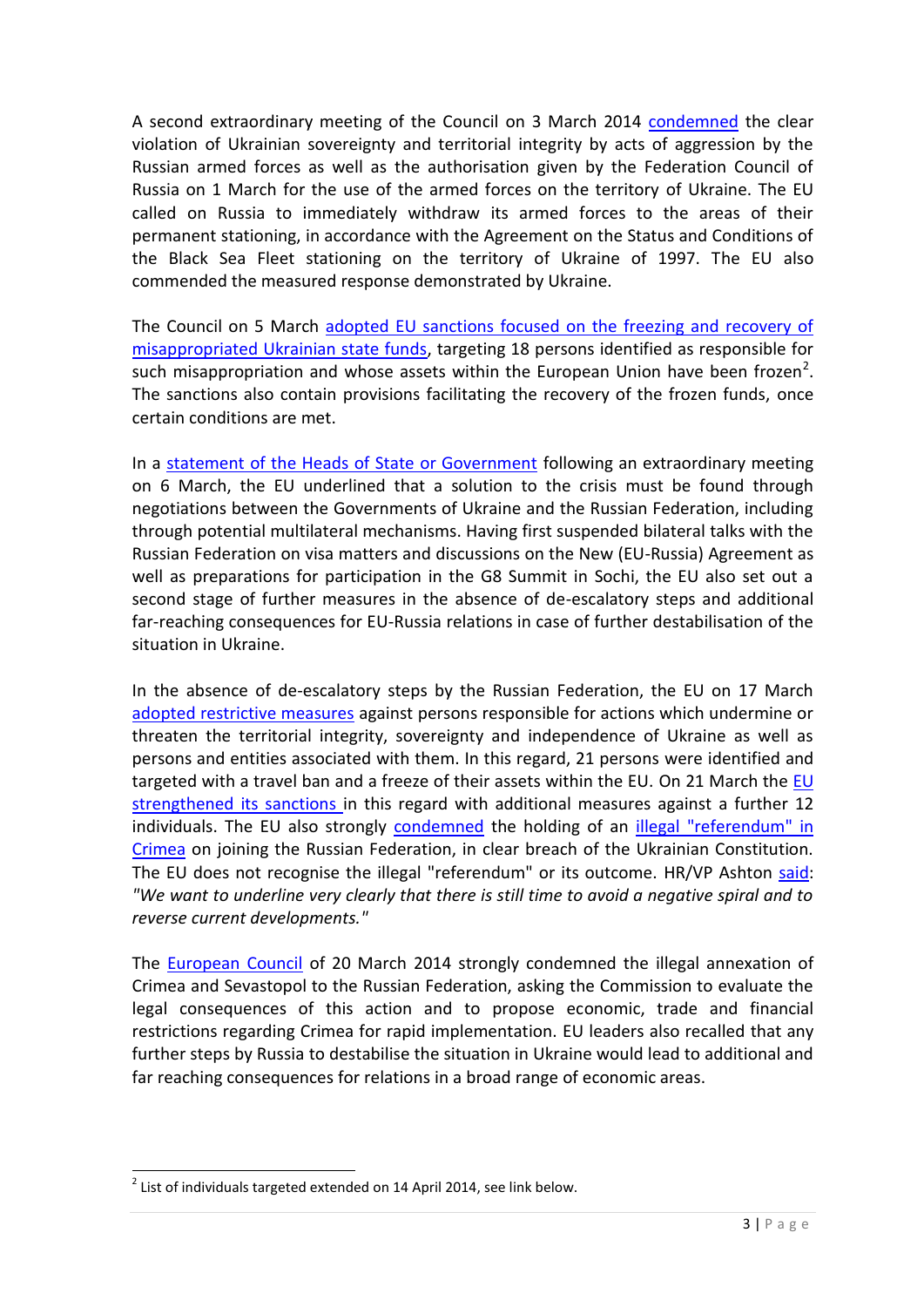HR/VP Ashton [expressed her grave concern](http://eeas.europa.eu/statements/docs/2014/140413_01_en.pdf) on 8 and 13 April about the surge of actions undertaken by armed individuals and separatist groups in various cities of eastern Ukraine, commending the Ukrainian authorities for pursuing their law and order operations in a measured way to establish the authority of the state.

Following a meeting of the Foreign Affairs Council on 14 April the EU [called](http://www.consilium.europa.eu/uedocs/cms_data/docs/pressdata/EN/foraff/142223.pdf) on Russia to repudiate lawless acts in eastern Ukraine and pull back its troops from the Ukrainian border. In light of the latest events the Council decided to expand the list of those subject to assets freeze and visa bans. HR/VP Ashton [underlined:](http://eeas.europa.eu/statements/docs/2014/140414_02_en.pdf) "*Free and fair Presidential elections on 25 May are the best way to express the will of the citizens, as is the process of constitutional reform. We will continue to support the efforts to stabilise the situation in Ukraine economically, financially and politically".* She added: *"We will also continue our diplomatic engagement to try to deescalate the crisis and stabilise the situation. It is crucial that Russia and Ukraine engage in a meaningful dialogue to find a political solution and we are ready to participate in the efforts to start this dialogue."*

HR/VP Ashton participated in a [meeting between the European Union, the United States,](http://eeas.europa.eu/statements/docs/2014/140411_04_en.pdf)  [Ukraine and Russia in Geneva on Thursday 17 April](http://eeas.europa.eu/statements/docs/2014/140411_04_en.pdf) to discuss the crisis in Ukraine. In [a joint](http://eeas.europa.eu/statements/docs/2014/140417_01_en.pdf)  [statement](http://eeas.europa.eu/statements/docs/2014/140417_01_en.pdf) issued following the meeting, it was agreed inter alia that all sides must refrain from violence, intimidation or provocative actions; that all illegal armed groups must be disarmed and illegally occupied buildings and public places vacated with amnesty granted to those who did so; that the OSCE Special Monitoring Mission should play a leading role in implementation of these de-escalatory measures and that the constitutional process announced by the Ukrainian authorities would be inclusive, transparent and accountable.

HRVP Ashton in a [statement on 24 April](http://eeas.europa.eu/statements/docs/2014/140424_01_en.pdf) expressed her grave concern following continued reports of kidnappings, torture and killings in eastern Ukraine, calling on all parties to the Geneva agreement to implement its terms, including by using their leverage on illegal armed groups to stop violence and to make them hand in their arms.

In a [statement from leaders of the G7](http://europa.eu/rapid/press-release_MEMO-14-318_en.htm) on 26 April the EU welcomed the positive steps taken by Ukraine to meet its commitments under the Geneva accord, including work towards constitutional reform and decentralisation, the proposal of an amnesty law for those leaving seized buildings and supporting the work of the OSCE, noting the restraint used in dealing with armed bands illegally occupying government buildings and forming illegal checkpoints. In contrast, Russia's lack of concrete actions in support of the Geneva cord was noted along with continued escalation of tensions through rhetoric and ongoing military manoeuvres on the Ukraine's border.

In line with the G7 statement and as agreed at the Foreign Affairs Council of 14 April, the [EU on 28 April expanded the list of persons subject to targeted sanctions](http://www.consilium.europa.eu/uedocs/cms_Data/docs/pressdata/EN/foraff/142411.pdf) for actions [undermining Ukraine's territorial integrity sovereignty and independence,](http://www.consilium.europa.eu/uedocs/cms_Data/docs/pressdata/EN/foraff/142411.pdf) with travel bans and asset freezes on a further 15 individuals. HRVP Ashton also expressed alarm at [the worsening security situation in eastern Ukraine,](http://eeas.europa.eu/statements/docs/2014/140429_02_en.pdf) condemning incidents of violence and intimidation which undermine the normal functioning of the legitimate State institutions and calling for the immediate release of all illegally detained persons.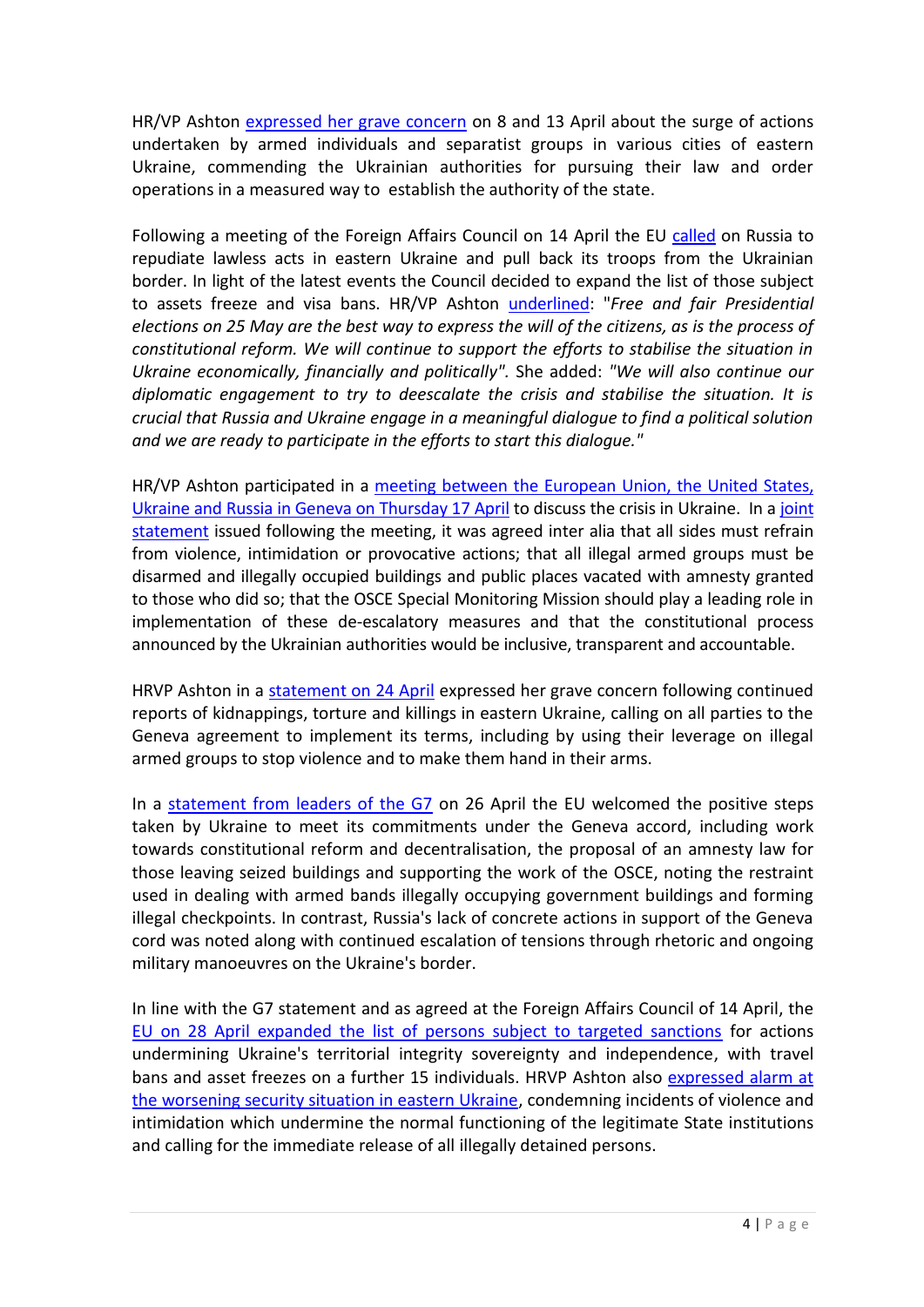The European Union stands by the efforts of the new Ukrainian Government to stabilise the situation and pursue the course of reforms. The EU reaffirms the necessity of further constitutional reform in Ukraine and to hold free, fair and transparent Presidential elections with OSCE-ODIHR observation. The EU reaffirms the utmost importance of ensuring inclusiveness at all levels of government by the Ukrainian authorities, including through steps designed to reach out to all Ukrainian regions, population groups and to ensure full protection of national minorities in accordance with Ukraine's international commitments. In this regard, it encourages Ukraine to draw on the expertise of the Council of Europe and the OSCE.

# **Increased support and cooperation**

1

On 5 March 2014 the European Commission [proposed a series of economic and financial](http://europa.eu/rapid/press-release_MEMO-14-159_en.htm)  [support measures](http://europa.eu/rapid/press-release_MEMO-14-159_en.htm) as part of international efforts in support of Ukraine's economic and political reforms.  $\epsilon$  11 billion could be available over the next years from the EU budget and EU-based international financial institutions. This is to stabilise the economic and financial situation, assist with the transition and encourage political and economic reform.<sup>3</sup> As part of this package, legal acts temporarily removing customs duties on Ukrainian exports to the EU [were adopted on 14 April,](http://www.consilium.europa.eu/uedocs/cms_data/docs/pressdata/EN/foraff/142198.pdf) advancing implementation of the tariffs-related section of the Association Agreement's provisions on a Deep and Comprehensive Free Trade Area without waiting for its entry into force. The temporary tariff cuts entered into force on 23 April. $4$ 

On 9 April the Commission [decided to create a Support Group](http://europa.eu/rapid/press-release_IP-14-413_en.htm) to ensure that the Ukrainian authorities have all the assistance they need in undertaking the political and economic reforms that are necessary to stabilise the country.

An EU crisis response expert mission is also on the ground in Ukraine to assist the authorities in analysing Ukrainian needs for support in terms of civil security reform (police and rule of law). All options for EU support in this area are currently being examined, including through a mission under the EU's Common Security and Defence Policy.<sup>5</sup> The EU has also provided  $\epsilon$  1.5 million to the OSCE ODIHR Sustainability Fund for Ukrainian elections 2014-2015.

The signature and implementation of the EU-Ukraine Association Agreement, including a Deep and Comprehensive Free Trade Area, while not constituting the final goal of EU-Ukraine cooperation, would bring opportunities for sustainable economic development and prosperity to all the regions of Ukraine, including Crimea, as well as to its neighbours. The EU reiterates its commitment to enhance people to people contacts between the EU and Ukraine, notably through the [visa liberalisation process.](http://ec.europa.eu/dgs/home-affairs/what-we-do/policies/international-affairs/eastern-partnership/visa-liberalisation-moldova-ukraine-and-georgia/index_en.htm)

<sup>&</sup>lt;sup>3</sup> See also Special Measures 2014 for Ukraine: *http://europa.eu/rapid/press-release* IP-14-501 en.htm

<sup>&</sup>lt;sup>4</sup> Since 1991 the EU has provided Ukraine with €3.3 billion in grants, alongside approximatelly € 10.5 billion in loans from the the EIB and EBRD and bilateral assistance from EU Member States. In recent years Ukraine has received annually on average € 150m in the framework of the European Neighbourhood Policy.  $<sup>5</sup>$  A Political Framework for Crisis Approach (PFCA) is currently being elaborated by the EEAS.</sup>